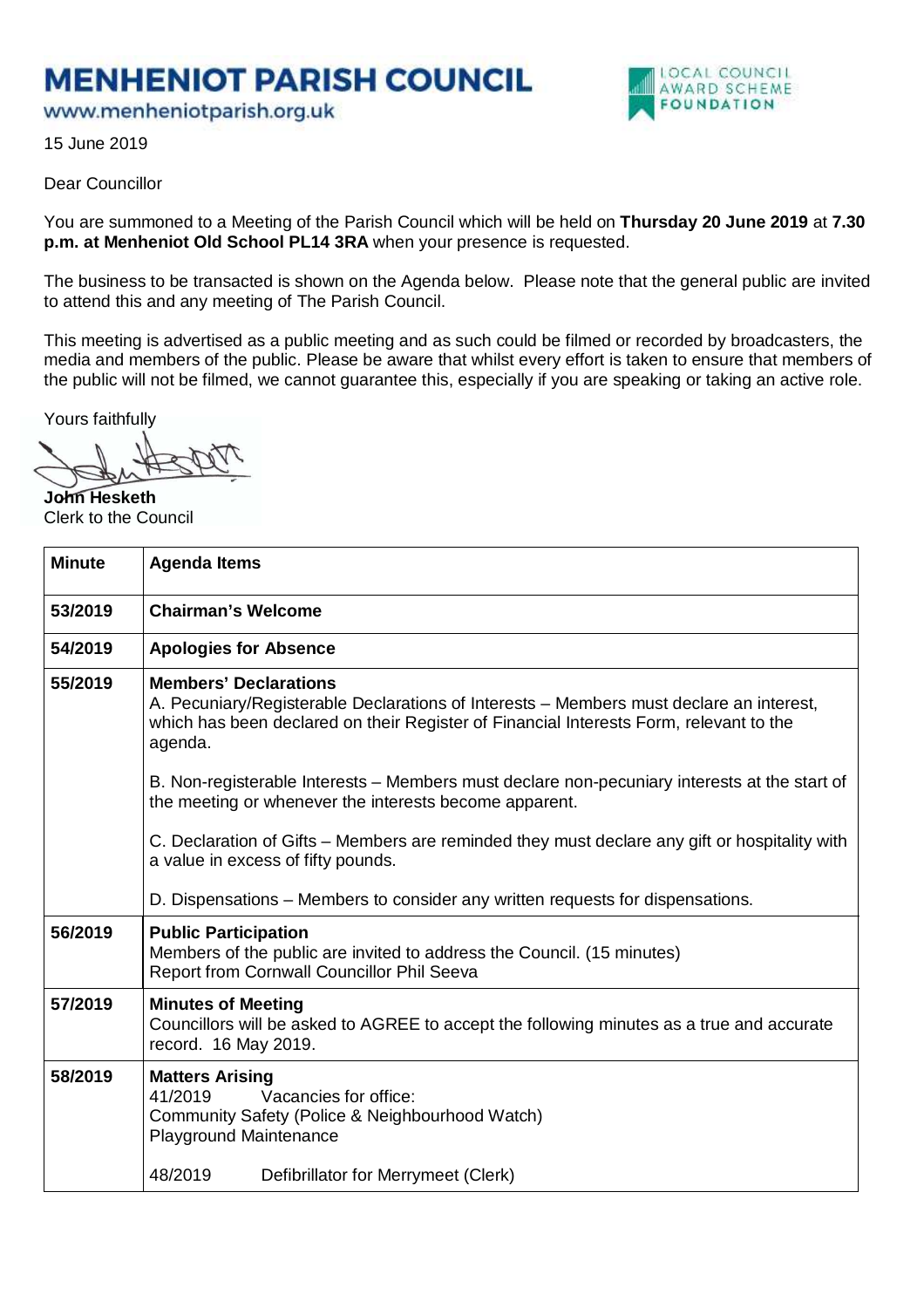| 59/2019 | Correspondence<br>Letter from Scope charity asking for assistance in locating new textile bank                                                                                                                                                                                                                                                                                                                                                                                                     |
|---------|----------------------------------------------------------------------------------------------------------------------------------------------------------------------------------------------------------------------------------------------------------------------------------------------------------------------------------------------------------------------------------------------------------------------------------------------------------------------------------------------------|
| 60/2019 | <b>Planning Matters</b><br>To agree the parish council's response to Cornwall Council consultations on new<br>A<br>planning applications received before the agenda was finalised.                                                                                                                                                                                                                                                                                                                 |
|         | Ref: PA19/01130/PREAPP<br>Location: Land West Of The Old Merrymeet Chapel Merrymeet Cornwall PL14 3LP<br>Proposal: Pre-application advice for construction of single open-market dwelling.                                                                                                                                                                                                                                                                                                         |
|         | Ref: PA19/03850<br>Location: 7 Trelawny Road Menheniot PL14 3TS<br>Proposal: Conversion of garage and internal and external alterations                                                                                                                                                                                                                                                                                                                                                            |
|         | Reference: PA19/03950<br>Location: Trenant Barn Menheniot Liskeard Cornwall PL14 3RF<br>Proposal: Use of former agricultural buildings as three residential dwelling houses (the<br>buildings are currently restricted to use as holiday units and a residential dwelling for<br>occupation of a manager of the holiday accommodation business by conditions imposed on<br>permission no. 09/01889/FUL) with variation to conditions 2, 4 and 5 of application no.<br>PA18/05055 dated 14/08/2018. |
|         | Reference: PA19/04163<br>Location: Crossways Menheniot Liskeard Cornwall PL14 3RF<br>Proposal: Change of use of land for the stationing of a mobile home to be residentially<br>occupied, resulting in the retention of the existing mobile home, justified by, and to be<br>occupied in conjunction with the existing land rover engineering business.                                                                                                                                            |
|         | Ref: PA19/04419<br>Location: The Bubble Retail Park Plymouth Road Liskeard PL14 3WQ<br>Proposal: Erection of a new building measuring 167 sq. m (GIA) for use as a coffee shop<br>(Class A1 and/or A3) and associated physical works with variation of conditions<br>2 and 5 in respect of PA18/03238                                                                                                                                                                                              |
|         | Ref: Pa19/04756<br>Location: Land south of The Oaks, Pengover Green<br>Proposal: Erection of agricultural barn with associated works                                                                                                                                                                                                                                                                                                                                                               |
|         | Ref: PA19/04546<br>Location: Minefield Cottages, Menheniot<br>Proposal: Alteration and extension to unit 2 to add first floor extension above garage and two<br>storey extension to south elevation.                                                                                                                                                                                                                                                                                               |
|         | Any applications received by Cornwall Council by the time of the meeting. Information<br>В<br>only. None received.                                                                                                                                                                                                                                                                                                                                                                                 |
|         | Planning applications approved by Cornwall Council.<br>C<br>PA19/02665 APPROVED<br>Applicant: Mr Allen Merrick<br>Location: Manor Farm Barn Pengover Green Liskeard Cornwall PL14 3NH<br>Proposal: Change of Use from Holiday / Annexe to Open Market Dwelling                                                                                                                                                                                                                                     |
|         | PA19/02756 APPROVED<br>Applicant: Mr And Mrs C Sobey<br>Location: Cartuther Barton Horningtops Liskeard Cornwall PL14 3PS<br>Proposal: Listed Building Consent for the conversion of existing listed barn to form two<br>dwellings, conversion of existing barn as single dwelling together with associated works                                                                                                                                                                                  |
|         | Planning applications refused by Cornwall Council or withdrawn by the applicant.<br>D<br>Information only. None.                                                                                                                                                                                                                                                                                                                                                                                   |

」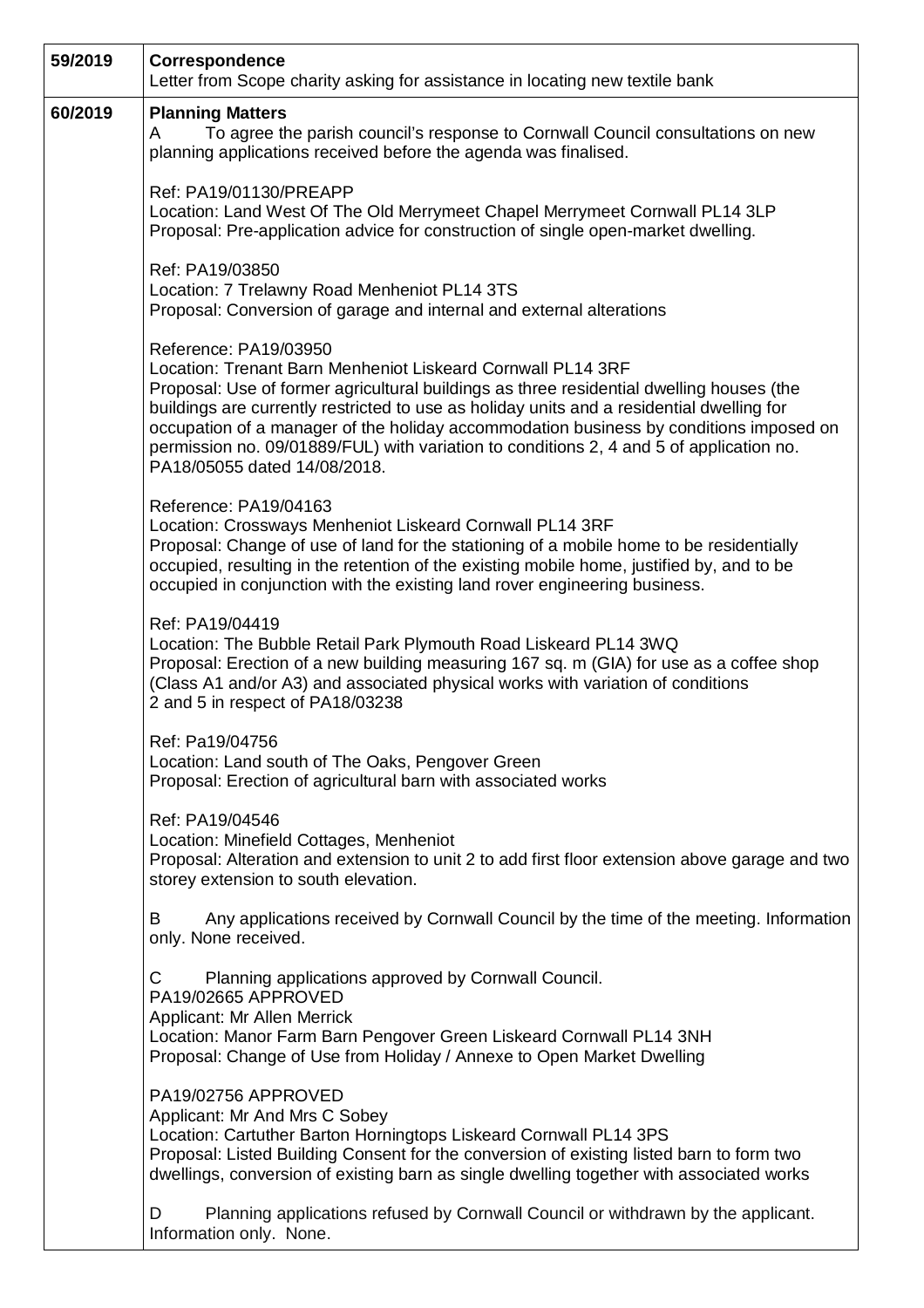| 61/2019<br>A                                     | <b>Financial Matters</b><br>Accounts for Payment - Schedule 2018/19 - Members are to consider the payment<br>schedule and agree payment.                                                           |                                                                        |           |   |               |  |  |  |
|--------------------------------------------------|----------------------------------------------------------------------------------------------------------------------------------------------------------------------------------------------------|------------------------------------------------------------------------|-----------|---|---------------|--|--|--|
| <b>Payments Schedule</b>                         |                                                                                                                                                                                                    | <b>June 2019</b>                                                       | Peniod    | 3 |               |  |  |  |
| Date                                             | Payee                                                                                                                                                                                              | <b>Description</b>                                                     | CQ        |   | £             |  |  |  |
| 28/05/2019                                       | Rod Smith                                                                                                                                                                                          | Plumbing                                                               | 1888      |   | 252.00        |  |  |  |
| 20/06/2019                                       | <b>SWAST</b>                                                                                                                                                                                       | Defibb for Merrymeet                                                   | 1889      |   | 2160.00       |  |  |  |
| 20/06/2019                                       | <b>Linda Coles</b>                                                                                                                                                                                 | <b>Audit report</b>                                                    | 1890      |   | 200.00        |  |  |  |
| 20/06/2019                                       | Rob Craig                                                                                                                                                                                          | Ground maintenance                                                     | 1891      |   | 530.00        |  |  |  |
| 20/06/2019                                       | Steve Moon                                                                                                                                                                                         | Toilet maintenance                                                     | 1892      |   | 1566.99       |  |  |  |
| 27/06/2019                                       | John Hesketh                                                                                                                                                                                       | Salary                                                                 | 1893      |   | 1097.70       |  |  |  |
| 27/06/2019                                       | <b>HMRC</b>                                                                                                                                                                                        | <b>PAYE</b>                                                            | 1894      |   | 212.40        |  |  |  |
|                                                  |                                                                                                                                                                                                    |                                                                        |           |   |               |  |  |  |
| All cheque payments today                        |                                                                                                                                                                                                    |                                                                        |           | £ | 5,767.09      |  |  |  |
| B                                                | Direct Bank Payment & Receipts. For information.<br><b>Bank Payments Schedule including Debit Card</b>                                                                                             |                                                                        |           |   |               |  |  |  |
| <b>Date</b>                                      | Payee                                                                                                                                                                                              | <b>Description</b>                                                     | Pay       |   | £             |  |  |  |
| 01/05/2019                                       | South West Water                                                                                                                                                                                   | Water supply Allotments                                                | <b>DD</b> |   | 15.76         |  |  |  |
| 01/05/2019                                       | South West Water                                                                                                                                                                                   | Water supply Toilets                                                   | <b>DD</b> |   | 181.88        |  |  |  |
| 01/05/2019                                       | <b>Liskeard Stationery</b>                                                                                                                                                                         | <b>PPSA</b>                                                            | DC        |   | 4.20          |  |  |  |
| 03/05/2019                                       | <b>Liskeard Stationery</b>                                                                                                                                                                         | <b>PPSA</b>                                                            | DC        |   | 9.60          |  |  |  |
| 02/05/2019                                       | <b>Liskeard Stationery</b>                                                                                                                                                                         | <b>PPSA</b>                                                            | DC        |   | 16.04         |  |  |  |
| 09/05/2019                                       | <b>Liskeard Stationery</b>                                                                                                                                                                         | <b>PPSA</b>                                                            | DC        |   | 13.05         |  |  |  |
| 11/05/2019                                       | <b>Liskeard Stationery</b>                                                                                                                                                                         | <b>PPSA</b>                                                            | DC        |   | 11.25         |  |  |  |
| 15/05/2019                                       | <b>Liskeard Stationery</b>                                                                                                                                                                         | <b>PPSA</b>                                                            | DC        |   | 18.00         |  |  |  |
| 16/05/2019                                       | <b>A2Z PRINTING</b>                                                                                                                                                                                | <b>PPSA</b>                                                            | DC        |   | 82.50         |  |  |  |
| 20/05/2019                                       | <b>A2Z PRINTING</b>                                                                                                                                                                                | <b>PPSA</b>                                                            | DC        |   | 82.50         |  |  |  |
| 22/05/2019<br>29/05/2019                         | Liskeard Stationery                                                                                                                                                                                | <b>PPSA</b><br><b>PPSA</b>                                             | DC<br>DC  |   | 23.73<br>5.20 |  |  |  |
| 24/05/2019                                       | <b>Liskeard Stationery</b><br><b>Liskeard Stationery</b>                                                                                                                                           | <b>PPSA</b>                                                            | DC        |   | 9.00          |  |  |  |
|                                                  |                                                                                                                                                                                                    |                                                                        |           | £ | 472.71        |  |  |  |
| <b>Bank Receipts Schedule</b>                    |                                                                                                                                                                                                    |                                                                        |           |   |               |  |  |  |
| <b>Date</b>                                      | Payer                                                                                                                                                                                              | <b>Description</b>                                                     |           |   | £             |  |  |  |
| 09/05/2019                                       | Lloyds Bank                                                                                                                                                                                        | Interest                                                               |           |   | 1.08          |  |  |  |
| 31/05/2019                                       | <b>Cornwall Council</b>                                                                                                                                                                            | <b>Interest</b>                                                        |           |   | 44.23         |  |  |  |
|                                                  |                                                                                                                                                                                                    |                                                                        |           | £ | 45.31         |  |  |  |
| C<br>D                                           | All bank receipts this period<br><b>Bank Reconciliation.</b><br>This report may be viewed on the council's website<br>A councillor will be invited to review bank payments from the previous month |                                                                        |           |   |               |  |  |  |
| 62/2019<br><b>Councillors' Reports</b><br>A<br>B | <b>Cllr Tony Clarke</b><br><b>Cllr Tony Ball</b>                                                                                                                                                   | Will present a report on repairs to playground equipment at Menheniot. |           |   |               |  |  |  |